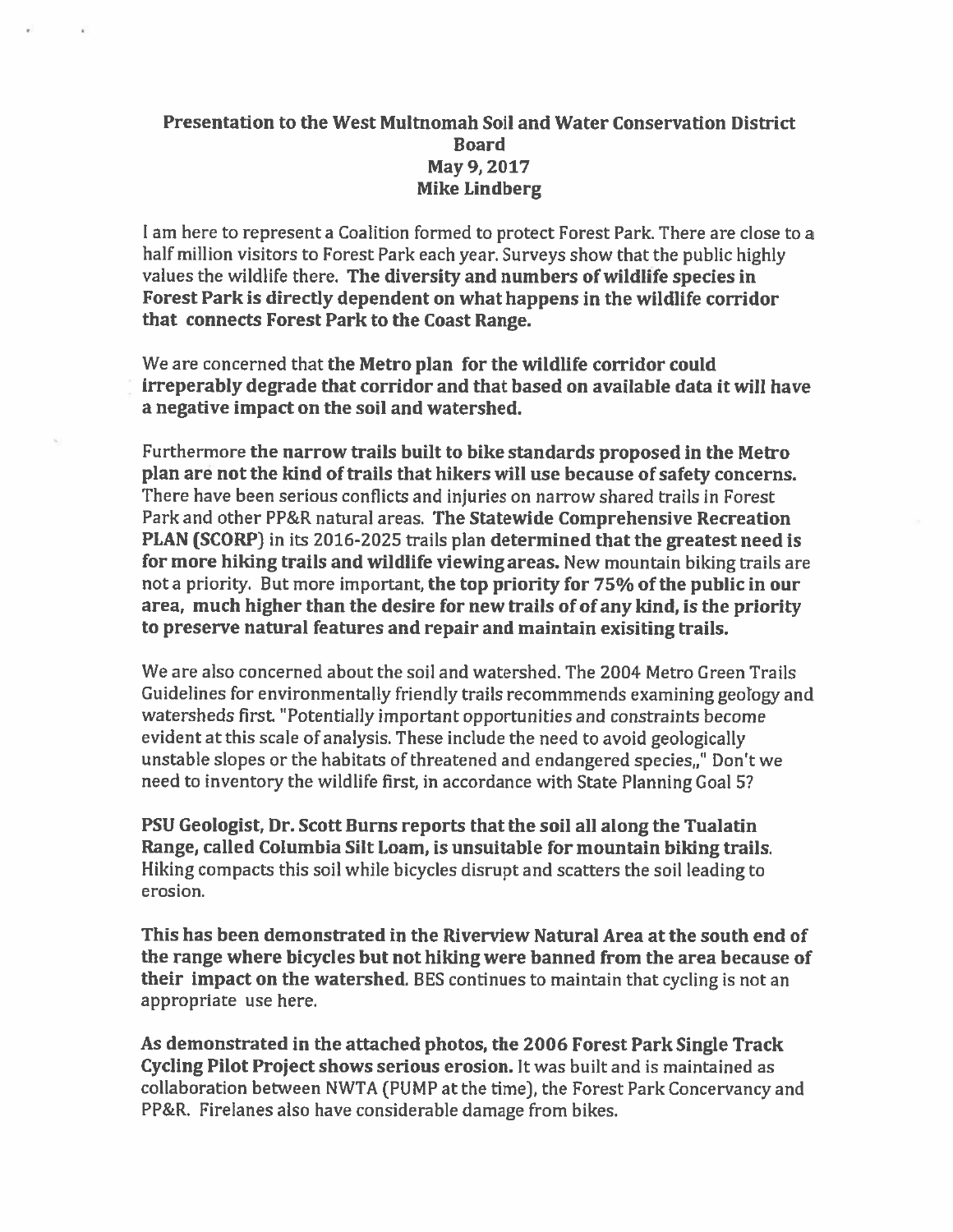Nat Lopes and Tim Brooks, the trail consultants for the BPS Off Road Cycling Committee reported that there has been very little research on the impact of mountain biking on water resources.

In their 2017 environmental literature review, METRO did not discuss this gap in the available literature.

In conclusion we urge you to uphold your mission to protect the soil and the watersheds and in so doing serve wildlife and citizens who clearly value preservation of our natural areas.. Trails in the wildlife corrdor, particulalry biking trails will have <sup>a</sup> negative and irreversible impact

References:

¥

2012 Forest park Recreation User Study https://wwwportlandoregon.gov/PARKS/article/317545

Oregon Statewide Recreation Trails Plan 2016-2025 http://www.oregon.gov/oprd/Trail Programs Services/Documents/2016OregonStatewideTrailsPlan.pdf

2018-2022 Oregon Statewide Comprehensive Outdoor Recreation Plan Supporting Documentation

http://www.oregon.gov/oprd/PLANS/docs/scorp/2017 Oregon Resident Outdoor Recreation Survey.pdf

Off Road Cycling Project Advisory Committee Meeting May 2016 Report Nat Lopes and Tim Brooks https://www.portlandoregon.gov/bps/article/579782

Dr. Scott Bums, perrsonla communication.

<sup>2004</sup> Metro Green Trails Guide;lies for environmentally friendly trails <sup>p</sup> <sup>9</sup>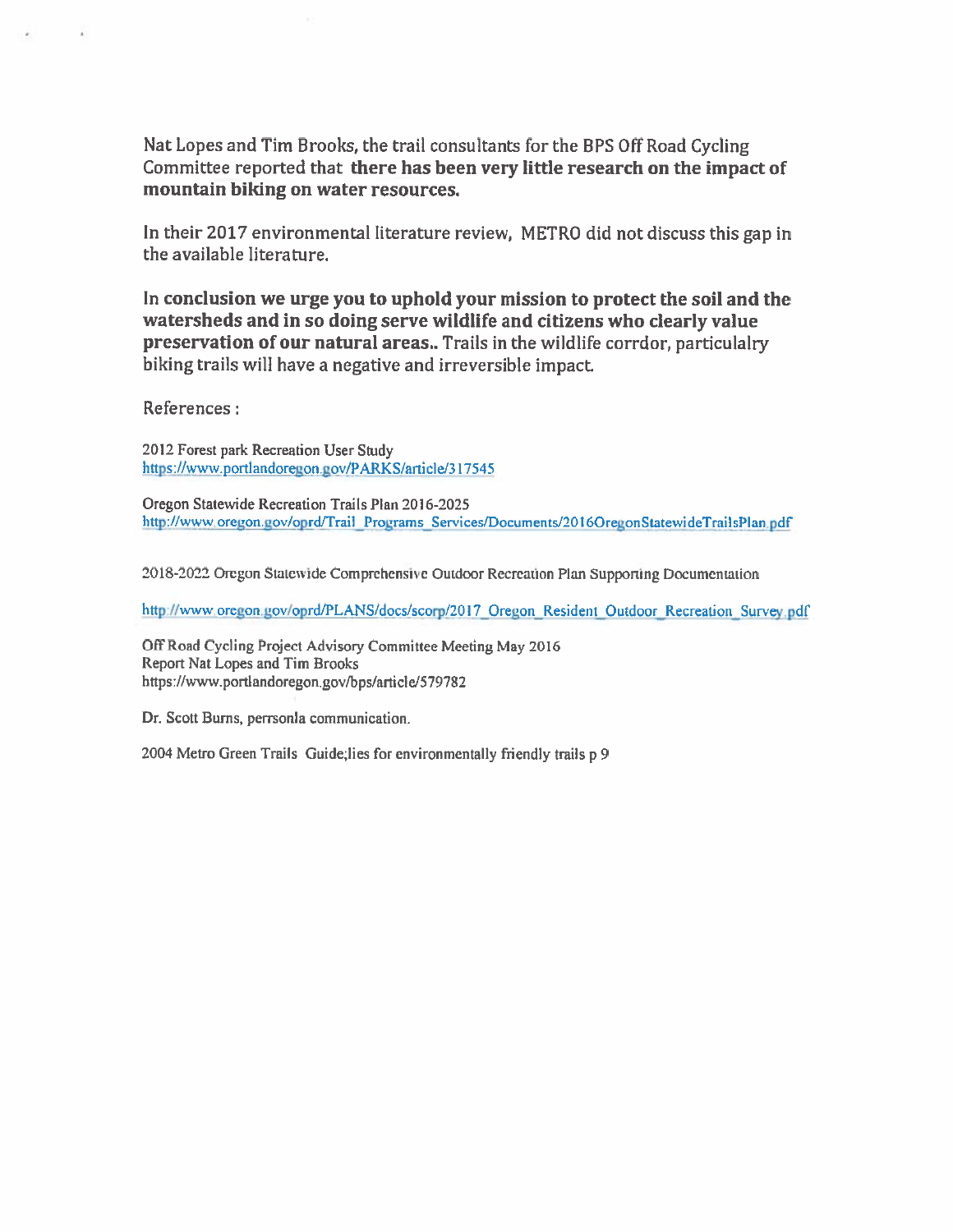## 2006 Forest Park Single Track Pilot Project